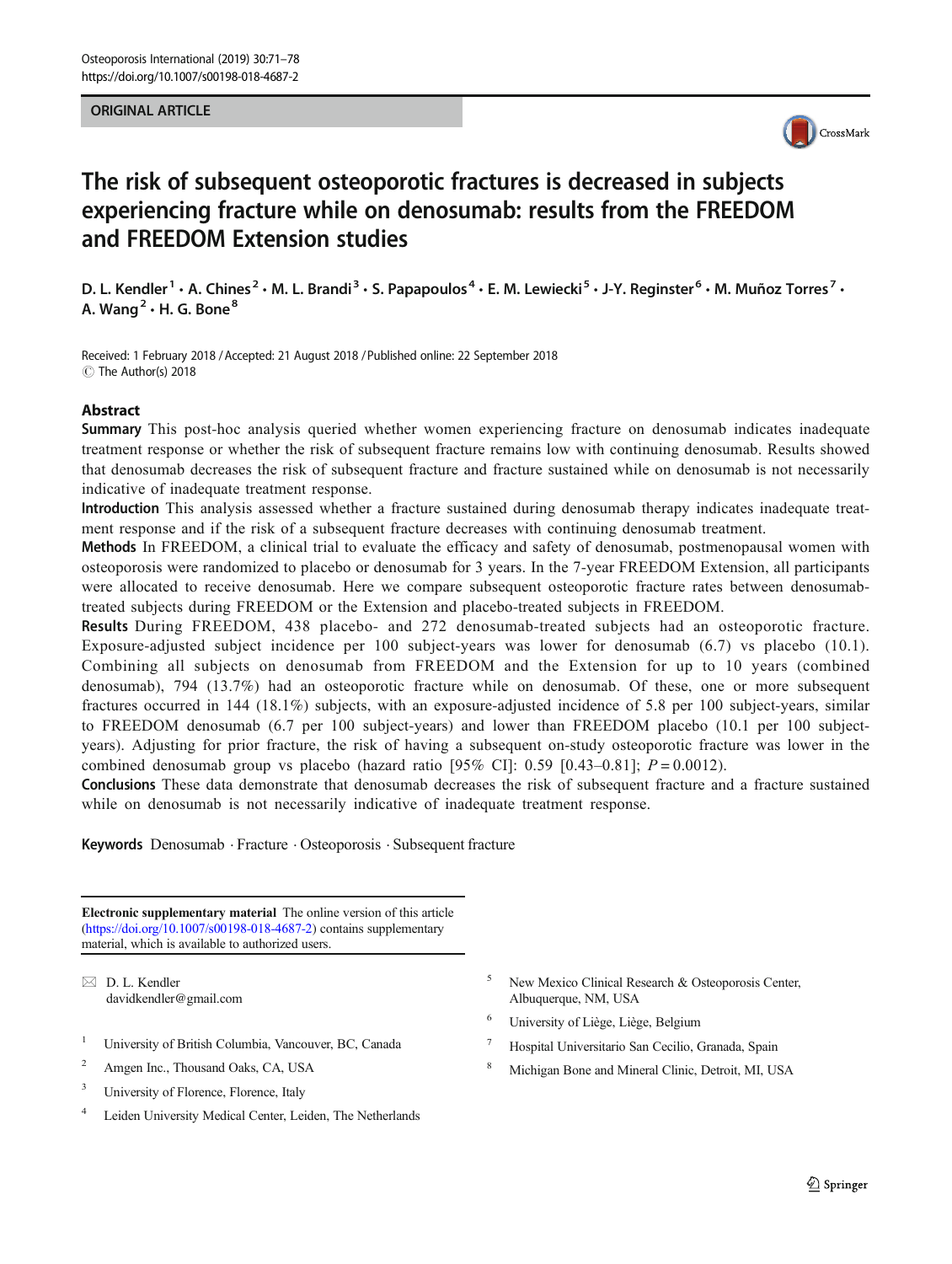## Introduction

Although osteoporosis therapy decreases fracture risk, fracture can occur while on treatment but not necessarily representing an inadequate response to therapy. In appropriately selected subjects, approved osteoporosis medications reduce, but do not eliminate, the risk of fracture. Clinical trials of efficacious therapeutic agents invariably report fractures in subjects receiving active drug, as well as those receiving placebo  $[1-4]$  $[1-4]$  $[1-4]$  $[1-4]$ . Furthermore, it is also recognized that in treatmentnaïve subjects (and also likely in subjects on therapy) a new fragility fracture greatly increases the risk of subsequent fracture  $[5, 6]$  $[5, 6]$  $[5, 6]$  $[5, 6]$  $[5, 6]$ . It is therefore expected that some fractures will occur in subjects receiving treatment for osteoporosis, similar to what is observed in other diseases, such as hypertension and hypercholesterolemia, where treatment decreases, but does not eliminate, the risk of major adverse cardiac events [[7](#page-7-0), [8](#page-7-0)].

It has been suggested that the occurrence of at least two incident fractures and/or reductions in bone mineral density (BMD) greater than the least significant change while receiving treatment for osteoporosis are evidence of an inadequate response to therapy  $[9-11]$  $[9-11]$  $[9-11]$  $[9-11]$ . In addition, inadequate response should also be considered in subjects who sustained only one fracture while bone markers and BMD have not responded as expected for a given treatment. Circumstances that might contribute to an inadequate response to therapy include an unrecognized secondary cause of skeletal fragility, poor adherence to therapy, malabsorption, vitamin D deficiency, or inadequate efficacy of the chosen treatment. However, fractures may occur despite effective treatment, since any bone will fracture when it is exposed to sufficient force.

In the Fracture REduction Evaluation of Denosumab in Osteoporosis every 6 Months (FREEDOM) study, an international, randomized, placebo-controlled 3-year trial, denosumab reduced the risk of new vertebral, nonvertebral, and hip fractures in postmenopausal women with osteoporosis [[4\]](#page-7-0). In the FREEDOM Extension study, eligible women received denosumab therapy for up to 10 years, and fracture incidence remained low after up to 10 years of treatment [\[12](#page-7-0)–[16\]](#page-7-0).

In this analysis, we tested the hypothesis that women who fractured while on denosumab treatment had a lower risk of subsequent fracture while continuing on therapy compared with women who received placebo.

## Materials and methods

#### Study design

This analysis is based on a placebo-controlled trial and its openlabel extension. The first was FREEDOM, an international, multicenter, randomized, double-blind, placebo-controlled study that has been previously described (Fig. 1) [\[4,](#page-7-0) [12\]](#page-7-0). In this study, eligible women were postmenopausal, 60–90 years old, with a lumbar spine or total hip BMD T-score less than − 2.5 at either site, but greater than or equal to  $-4.0$  at both locations. Eligible women could not have had any severe, or more than two moderate, vertebral fractures and were free of other secondary causes of bone loss. Randomization was 1:1 to subcutaneous placebo or 60 mg denosumab (Prolia®; Amgen Inc., Thousand Oaks, CA, USA) every 6 months for 3 years, with daily calcium ( $\geq 1$  g) and vitamin D ( $\geq 400$  IU) supplements.

The second study, FREEDOM Extension, has also been previously described [[16\]](#page-7-0). Eligible subjects for the Extension were women who completed the FREEDOM study 3-year visit and did not discontinue or miss more than one dose of investigational product in either the denosumab or placebo arm. In the Extension, all participants were scheduled to receive subcutaneous open-label 60 mg denosumab every 6 months  $(\pm 1 \text{ month})$  with daily calcium and vitamin D. The Extension duration was for up to 7 years, for a total of up to 10 years of denosumab treatment from the start of the FREEDOM study.

This post-hoc analysis compared subsequent osteoporotic fracture rates between women receiving denosumab during FREEDOM or the Extension with women receiving placebo during FREEDOM. Subsequent osteoporotic fracture was defined as a new vertebral fracture (including both radiographic and clinical vertebral fractures) or nonvertebral fracture that occurred after an initial on-study fracture in subjects who received at least two doses of investigational product (placebo or



Fig. 1 FREEDOM and FREEDOM Extension study design. This analysis included women who had received  $\geq 2$  doses of investigational product (placebo or denosumab) during FREEDOM or the Extension,

had an osteoporotic fracture (new vertebral, including clinical vertebral, or nonvertebral) while on treatment, and continued treatment postfracture.  $Q6M$  = every 6 months;  $SC$  = subcutaneously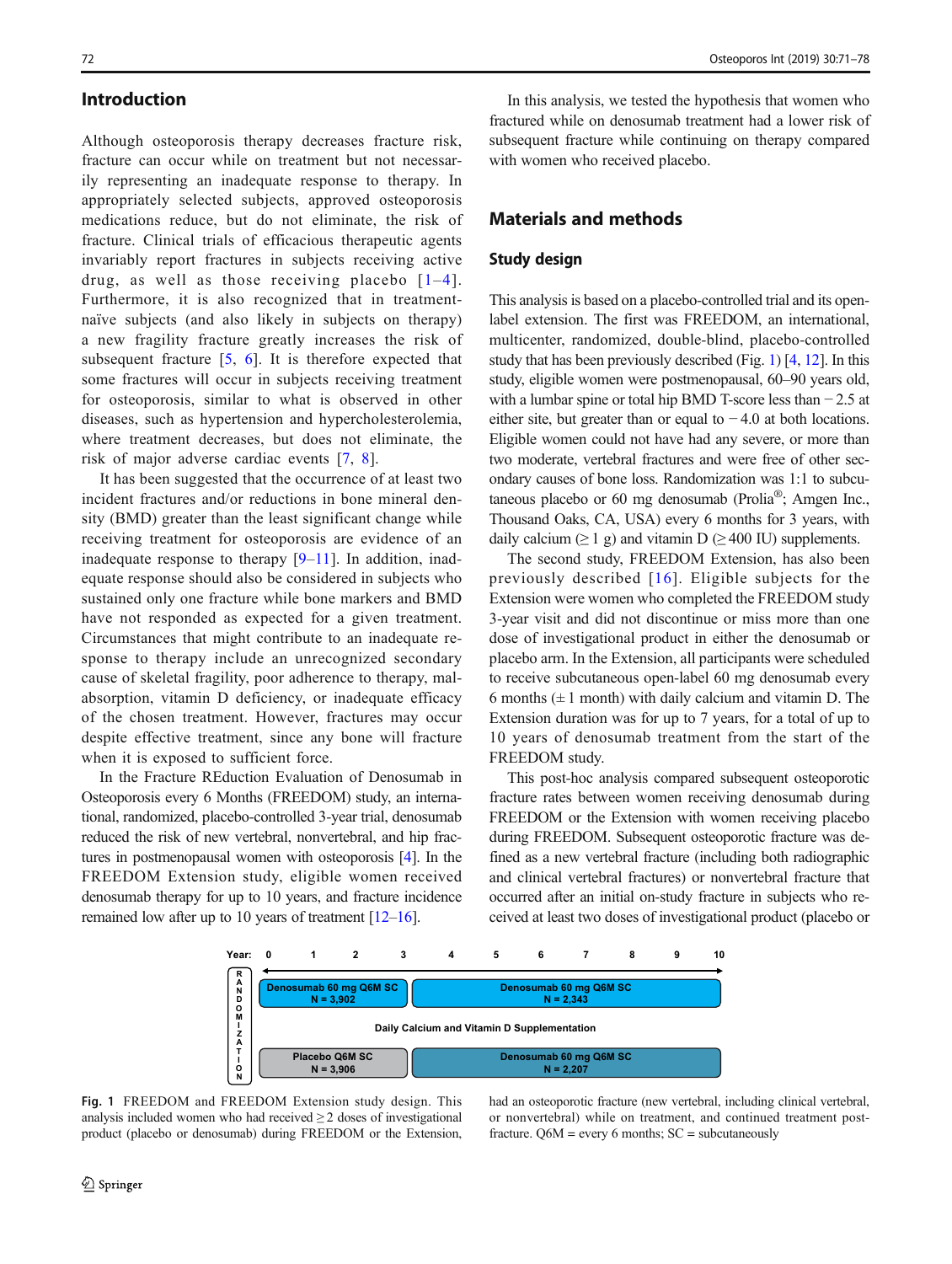denosumab) during FREEDOM or two doses of denosumab during the Extension and who continued treatment post-fracture. Participants were evaluated in three groups: FREEDOM placebo, FREEDOM denosumab, and combined denosumab. The combined denosumab group included subjects from the FREEDOM trial who received denosumab, subjects from the Extension long-term group who received denosumab, and subjects from the Extension crossover group who switched to denosumab during the Extension. Multiple confirmed fractures with the same x-ray date (e.g., ulna and radius fractures) were counted as one fracture event. Nonvertebral fractures were reported and confirmed as they occurred throughout FREEDOM and the Extension. Vertebral fractures were confirmed from scheduled spine x-rays annually in FREEDOM and at years 2, 3, 5, and 7 in the Extension (i.e., years 5, 6, 8, and 10 from FREEDOM baseline). Clinical vertebral fractures were also confirmed from unscheduled spine x-rays throughout FREEDOM and the Extension.

## Statistical methods

Subsequent fractures were analyzed as recurrent events using the stratified Cox and the Prentice-Williams-Petersen total time models with the robust variance estimation adjusting for prior fracture. The analysis was repeated in subgroups of subjects with or without prevalent vertebral fracture, defined at treatment baseline, without adjusting for prior fracture. Treatment-by-subgroup interaction was also assessed. Timeto-first subsequent fracture during treatment was depicted using the Kaplan-Meier method.

Follow-up for subsequent fractures started from the first incident osteoporotic fracture during treatment through end of treatment, defined as the earlier of 7 months after the last dose or the end of study. Fractures after the end of treatment were excluded. Specifically, in the FREEDOM placebo and FREEDOM denosumab groups, follow-up started from the first incident fracture in FREEDOM through the end of treatment in FREEDOM (maximum 3 years of follow-up). In the Extension long-term group, follow-up started from the first incident fracture in FREEDOM or the Extension through the end of treatment in the Extension (maximum 10 years of follow-up). In the Extension crossover group, follow-up started from the first incident fracture in the Extension through the end of treatment in the Extension (maximum 7 years of follow-up).

#### Results

During FREEDOM, 438 placebo- and 272 denosumabtreated subjects received at least two doses of investigational product, had an osteoporotic fracture, and remained on study post-fracture. The mean ages at first on-treatment fracture were 74.1 and 74.5 years for the placebo- and denosumab-

treated subjects, respectively. Subject characteristics were generally balanced between the placebo- and denosumabtreated groups in the FREEDOM 3-year analysis.

After 3 years in FREEDOM, 23 of 3702 subjects (0.6%) in the denosumab group had multiple new vertebral fractures compared with 59 of 3691 subjects (1.6%) in the placebo group. The risk ratio (95% confidence interval) for this reduction in multiple vertebral fractures is 0.39 (0.24, 0.63). When all subjects on denosumab from FREEDOM and the Extension for up to 10 years were combined (the combined denosumab group), 794 had an incident osteoporotic fracture while on denosumab, with a mean age at first incident fracture of 76.5 years. Other baseline characteristics for these subjects were similar to those observed in the FREEDOM 3-year analysis, except the expected longer treatment duration prior to first fracture and follow-up duration after the first fracture (Table 1).

Table 1 Subject characteristics

|                                                                                                           | FREEDOM analysis (3 years) |                        | FREEDOM +<br>Extension<br>analysis                         |
|-----------------------------------------------------------------------------------------------------------|----------------------------|------------------------|------------------------------------------------------------|
|                                                                                                           | Placebo<br>$N = 438$       | Denosumab<br>$N = 272$ | $(10 \text{ years})$<br>Combined<br>denosumab<br>$N = 794$ |
| Age at the beginning<br>of treatment, years                                                               | 72.7(5.3)                  | 73.2(5.2)              | 73.2(5.1)                                                  |
| Age at first incident<br>fracture, years                                                                  | 74.1 (5.5)                 | 74.5(5.3)              | 76.5(5.3)                                                  |
| Prior osteoporotic<br>fracture before<br>treatment, $n$ $(\%)$                                            | 255 (58.2)                 | 160(58.8)              | 446 (56.2)                                                 |
| Baseline vertebral<br>fracture before<br>treatment, $n$ $(\%)$                                            | 145(33.1)                  | 103(37.9)              | 261 (32.9)                                                 |
| Total hip BMD<br>T-score at the be-<br>ginning of treat-<br>ment                                          | $-2.2(0.8)$                | $-2.1(0.8)$            | $-2.0(0.8)$                                                |
| Closest total hip BMD $-2.1(0.8)$<br>T-score during<br>treatment prior to<br>first incident frac-<br>ture |                            | $-1.9(0.8)$            | $-1.7(0.9)$                                                |
| <b>Treatment duration</b><br>prior to first<br>incident fracture.<br>median $(Q1, Q3)$ ,<br>years         | 1.3(0.8, 2.0)              | 1.2(0.6, 2.1)          | 2.7(1.2, 5.0)                                              |
| Follow-up duration<br>after first incident<br>fracture, median<br>$(Q1, Q3)$ , years                      | 1.1(0.6, 2.0)              | 1.3(0.6, 2.1)          | 3.0(1.5, 5.2)                                              |

Data are mean (standard deviation) unless otherwise noted

 $N$  subjects who received  $\geq 2$  doses of investigational product, had an osteoporotic fracture on treatment, and remained on study post-fracture,  $n$  number of subjects, BMD bone mineral density, Q1, Q3 quartiles 1 and 3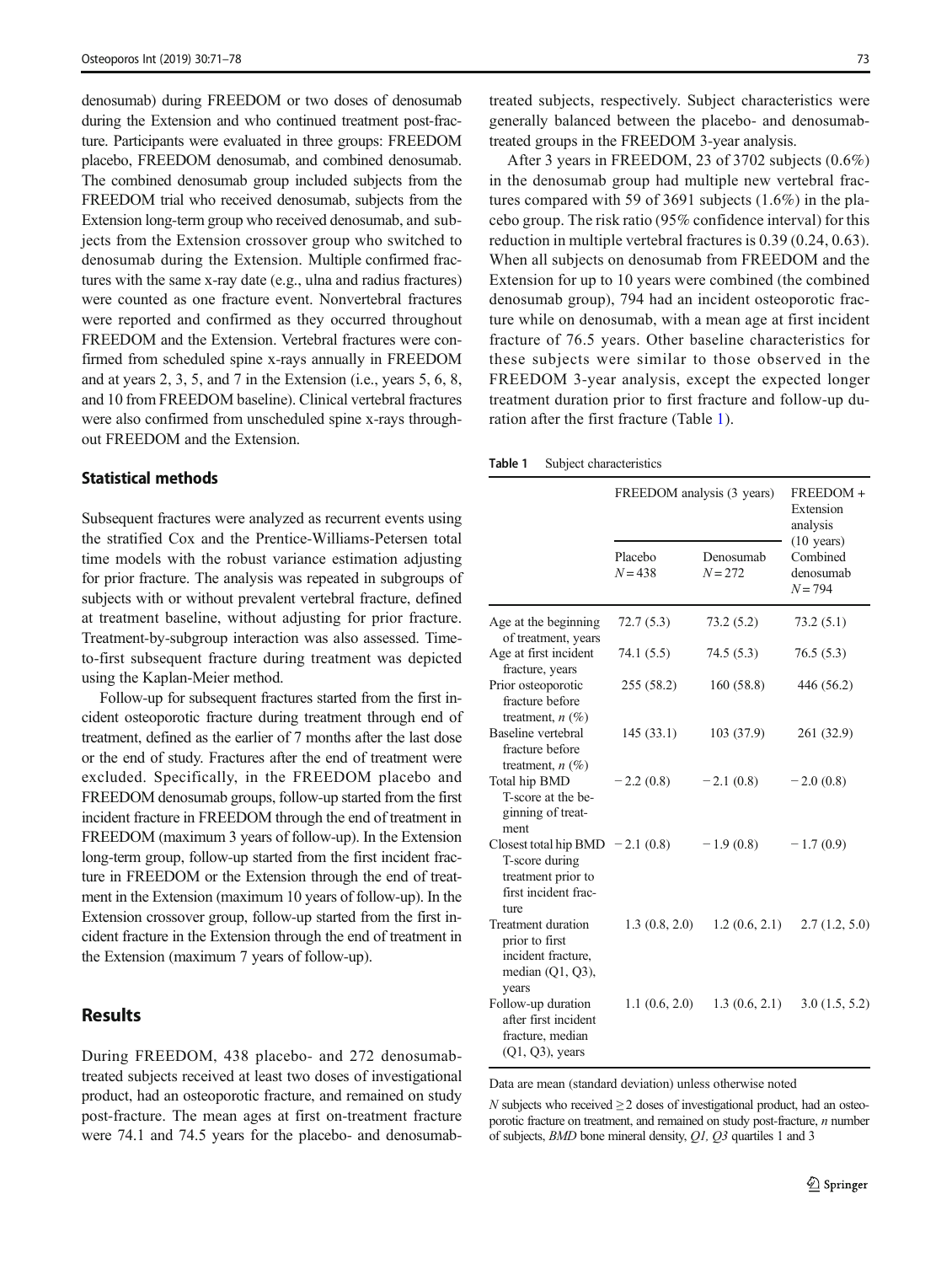Table 2 Subsequent osteoporotic fracture rate and time to onset

|                                                                                                                                 | FREEDOM analysis<br>$(3 \text{ years})$ |                        | FREEDOM + Extension<br>analysis (10 years) |  |
|---------------------------------------------------------------------------------------------------------------------------------|-----------------------------------------|------------------------|--------------------------------------------|--|
|                                                                                                                                 | Placebo<br>$N = 438$                    | Denosumab<br>$N = 272$ | Combined denosumab $N = 794$               |  |
| Subject-years of follow-up                                                                                                      | 532.3                                   | 357.2                  | 2497.5                                     |  |
| Subjects with $\geq 1$ subsequent fracture, <i>n</i> (%)                                                                        | 54 (12.3)                               | 24(8.8)                | 144 (18.1)                                 |  |
| Exposure-adjusted subsequent fracture rate, per 100 subject-years                                                               | 10.1                                    | 6.7                    | 5.8                                        |  |
| Median time to subsequent fracture since first incident fracture among subjects with 1.0<br>$\geq$ 1 subsequent fracture, years |                                         | 0.8                    | 1.9                                        |  |

N subjects who received  $\geq 2$  doses of investigational product, had an osteoporotic fracture on treatment, and remained on study post-fracture, n number of subjects

Of the placebo- and denosumab-treated subjects with an incident osteoporotic fracture in FREEDOM, 54 (12.3%) and 24 (8.8%) subjects, respectively, had one or more subsequent fractures in these groups. The exposure-adjusted subsequent fracture rate was 10.1 per 100 subject-years for placebotreated subjects vs 6.7 per 100 subject-years for denosumabtreated subjects (Table 2; hazard ratio, HR [95% confidence interval, CI]: 0.65 [0.41–1.03];  $P = 0.0685$ ; Fig. 2). Of the subjects in the combined denosumab group, one or more subsequent fractures occurred in 144 (18.1%) subjects, with an exposure-adjusted subsequent fracture rate of 5.8 per 100 subject-years, similar to the rate observed in the FREEDOM denosumab group (Table 2). The risk of having a subsequent on-study osteoporotic fracture was lower in the combined denosumab group than in the FREEDOM placebo group  $(HR 0.59 [95\% CI 0.43-0.81]; P = 0.0012; Fig. 2).$ 

The median time to subsequent fracture since the first incident fracture was 1.0 year for the FREEDOM placebo group, 0.8 years for the FREEDOM denosumab group, and 1.9 years for the combined denosumab group. The difference between the time to first subsequent fracture between the combined denosumab vs placebo group subjects was significant with a log rank  $P$  value = 0.0045; Fig. [3\)](#page-4-0).

A majority of subjects who had subsequent osteoporotic fractures had only one subsequent fracture: 90.7% (49 of 54

subjects) in the FREEDOM placebo group, 91.7% (22 of 24 subjects) in the FREEDOM denosumab group, and 89.6% (129 of 144 subjects) in the combined denosumab group. Vertebral fracture was the most common subsequent fracture across groups; a greater proportion of subjects in the FREEDOM placebo group (72.2%; 39 of 54) experienced these fractures compared with the FREEDOM denosumab (29.2%; 7 of 24) group and the combined denosumab (48.6%; 70 of 144) group. The second most common subsequent fracture location was the forearm, sustained by 4 of 54 (7.4%) subjects in the FREEDOM placebo group, 5 of 24 (20.8%) subjects in the FREEDOM denosumab group, and 29 of 144 (20.1%) subjects in the combined denosumab group (Table [3](#page-4-0)).

The effect of denosumab treatment on the reduction of subsequent fracture risk after an on-study fracture was significantly greater in subjects with baseline vertebral fractures compared with subjects without baseline vertebral fracture ( $P$  value = 0.0347). The refracture rate in subjects with baseline vertebral fracture in the FREEDOM placebo group was 17.4 per 100 subject-years vs 7.8 per 100 subject-years in the combined denosumab group (HR [95% CI]: 0.41 [0.26–0.65];  $p < 0.0001$ ). The refracture rate in subjects without baseline vertebral fracture in the FREEDOM placebo group was 6.8 per 100 subject-years vs 4.9 per 100 subject-years in the

Fig. 2 Subsequent osteoporotic fracture rate per 100 subject-years among placebo- and denosumabtreated subjects with incident osteoporotic fracture. HR = hazard ratio; CI = confidence interval

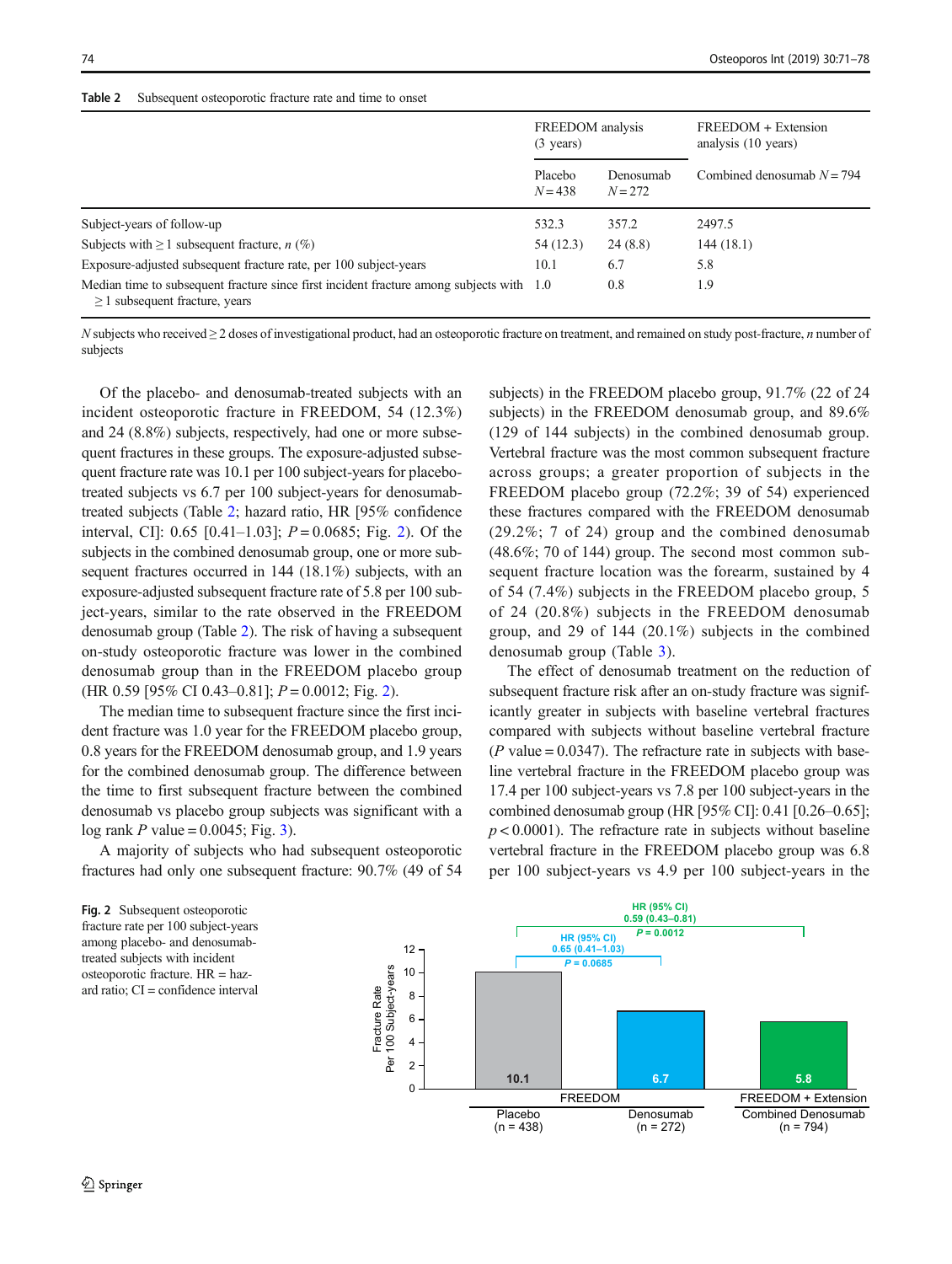<span id="page-4-0"></span>(n = 794) Fig. 3 Time to first subsequent osteoporotic fracture among subjects in FREEDOM placebo, FREEDOM denosumab, and combined denosumab groups

by location



combined denosumab group from the Extension (HR [95% CI]: 0.81  $[0.50-1.30]$ ;  $P = 0.373$ ; Fig. [4\)](#page-5-0).

Subjects with at least one on-study osteoporotic fracture event were further analyzed to determine whether there were any differences in baseline characteristics between subjects with and without subsequent fractures. Baseline age and age at first incident fracture were similar between these groups. Overall, among the subjects who suffered an incident fracture, those with a subsequent fracture were more likely to have had a baseline vertebral or osteoporotic fracture than were those who did not suffer a subsequent fracture (Table [4\)](#page-5-0).

The rates of subsequent vertebral and nonvertebral fractures were also determined for subjects with subsequent fractures. For subjects with subsequent osteoporotic fractures in the FREEDOM placebo group, 31.5% had both initial and subsequent vertebral fractures, 7.4% had an initial vertebral fracture followed by a subsequent nonvertebral fracture, 40.7% had an initial nonvertebral fracture followed by a subsequent vertebral fracture, and 20.4% had both initial and subsequent nonvertebral fractures. For subjects with subsequent osteoporotic fractures in the combined denosumab group, 21.5% had both initial and subsequent vertebral fractures, 10.4% had an initial vertebral fracture followed by a subsequent nonvertebral fracture, 27.1% had an initial nonvertebral fracture followed by a subsequent vertebral fracture, and 41.0% had both initial and subsequent nonvertebral fractures (Table [5\)](#page-6-0).

## **Discussion**

In this analysis, refracture rates were lower in subjects who received denosumab compared with subjects who received placebo, both among those with and without a baseline

Table 3 Number of subsequent osteoporotic fractures and fracture FREEDOM analysis (3 years) FREEDOM + Extension analysis (10 years) Placebo  $N = 54$  Denosumab  $N = 24$ Combined Denosumab  $N = 144$ Number of subsequent fractures,  $n$  (%) 1 49 (90.7) 22 (91.7) 129 (89.6) 2 4 (7.4) 2 (8.3) 14 (9.7) 3 1 (1.9) 0 (0) 1 (0.7) Subsequent fracture by location,  $n$  (%) Spine 39 (72.2) 7 (29.2) 70 (48.6) Forearm 4 (7.4) 5 (20.8) 29 (20.1) Lower leg 2 (3.7) 1 (4.2) 8 (5.6) Hip  $1 (1.9)$   $3 (12.5)$   $8 (5.6)$ Thorax  $3 (5.6)$  1 (4.2)  $7 (4.9)$ Shoulder 2 (3.7) 3 (12.5) 7 (4.9) Foot  $1 (1.9)$   $2 (8.3)$   $5 (3.5)$ Thigh  $0 (0)$  1 (4.2) 5 (3.5) Pelvis  $1 (1.9)$   $1 (4.2)$   $4 (2.8)$ 

 $N$  number of subjects who had at least one subsequent osteoporotic fracture,  $n$  number of subjects

Hand  $1 (1.9)$  0 (0)  $1 (0.7)$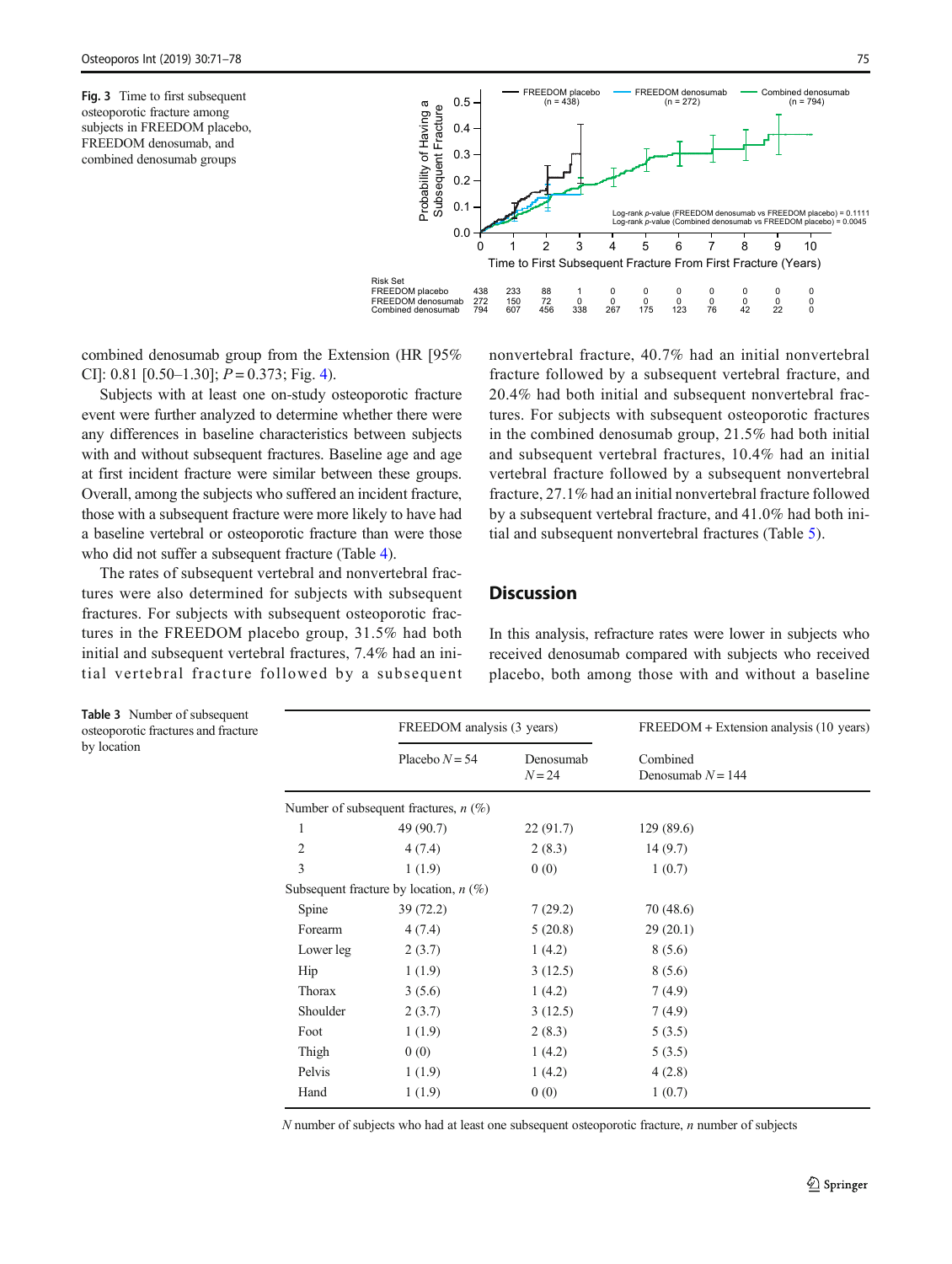<span id="page-5-0"></span>Fig. 4 Exposure-adjusted subject incidence of subsequent osteoporotic fracture in subjects with and without baseline vertebral fracture



vertebral fracture. However, in subjects without baseline vertebral fracture, the size of the denosumab treatment effect was smaller compared with subjects with baseline vertebral fracture, and it did not reach statistical significance. Of note, in subjects without prevalent vertebral fracture in FREEDOM, subjects receiving denosumab had lower fracture rates (1.7%) compared with subjects receiving placebo (5.2%); risk ratio (95% confidence interval) 0.31 (0.22, 0.44), indicating that denosumab is effective in subjects without prevalent vertebral fracture [\[17\]](#page-7-0). These data indicate that subjects with a greater risk of fracture benefit most from continuous treatment with denosumab. Fracture risk after an initial fracture event is relatively high, even in subjects receiving denosumab treatment (6.7 per 100 subject-years in the FREEDOM denosumab and

Table 4 Baseline characteristics of subjects with and without subsequent fracture

|                                                                                              | FREEDOM analysis (3 years)        |                       |                                      |                        | FREEDOM + Extension analysis<br>$(10 \text{ years})$ |                                                |
|----------------------------------------------------------------------------------------------|-----------------------------------|-----------------------|--------------------------------------|------------------------|------------------------------------------------------|------------------------------------------------|
|                                                                                              | Subjects with subsequent fracture |                       | Subjects without subsequent fracture |                        | Subjects<br>with subsequent                          | Subjects<br>without subsequent                 |
|                                                                                              | Placebo $N = 54$                  | Denosumab<br>$N = 24$ | Placebo $N = 384$                    | Denosumab<br>$N = 248$ | fracture<br>Combined<br>denosumab<br>$N = 144$       | fracture<br>Combined<br>denosumab<br>$N = 650$ |
| Age at the beginning of<br>treatment, years                                                  | 72.1(5.4)                         | 73.5(6.0)             | 72.8(5.3)                            | 73.1(5.1)              | 73.2(5.0)                                            | 73.2(5.1)                                      |
| Age at first incident<br>fracture, years                                                     | 73.2(5.7)                         | 74.7(6.0)             | 74.3(5.4)                            | 74.5(5.2)              | 76.1(5.1)                                            | 76.6(5.4)                                      |
| Prior osteoporotic<br>fracture before<br>treatment, $n(\%)$                                  | 45(83.3)                          | 18 (75.0)             | 210 (54.7)                           | 142(57.3)              | 94 (65.3)                                            | 352 (54.2)                                     |
| Baseline vertebral<br>fracture before<br>treatment, $n(\%)$                                  | 29(53.7)                          | 14(58.3)              | 116(30.2)                            | 89 (35.9)              | 60(41.7)                                             | 201 (30.9)                                     |
| Total hip BMD T-score at $-2.34(0.77)$<br>the beginning of treat-<br>ment                    |                                   | $-2.42(0.75)$         | $-2.12(0.81)$                        | $-2.09(0.80)$          | $-2.02(0.82)$                                        | $-2.03(0.82)$                                  |
| Closest total hip BMD<br>T-score during treat-<br>ment prior to first in-<br>cident fracture | $-2.29(0.84)$                     | $-2.43(0.97)$         | $-2.11(0.81)$                        | $-1.91(0.81)$          | $-1.74(0.88)$                                        | $-1.70(0.86)$                                  |
| Treatment duration prior<br>to first incident<br>fracture, median (Q1,<br>Q3), years         | 1.02(0.52, 1.96)                  | 0.87(0.54, 1.27)      | 1.40(0.84, 2.01)                     | 1.25(0.66, 2.13)       | 2.21(1.01, 4.81)                                     | $2.82$ $(1.26, 5.03)$                          |

Data are mean (standard deviation) unless otherwise noted

N subjects who received  $\geq 2$  doses of investigational product, had an osteoporotic fracture on treatment, and remained on study post-fracture, n number of subjects, *BMD* bone mineral density, *Q1*, *Q3* quartiles 1 and 3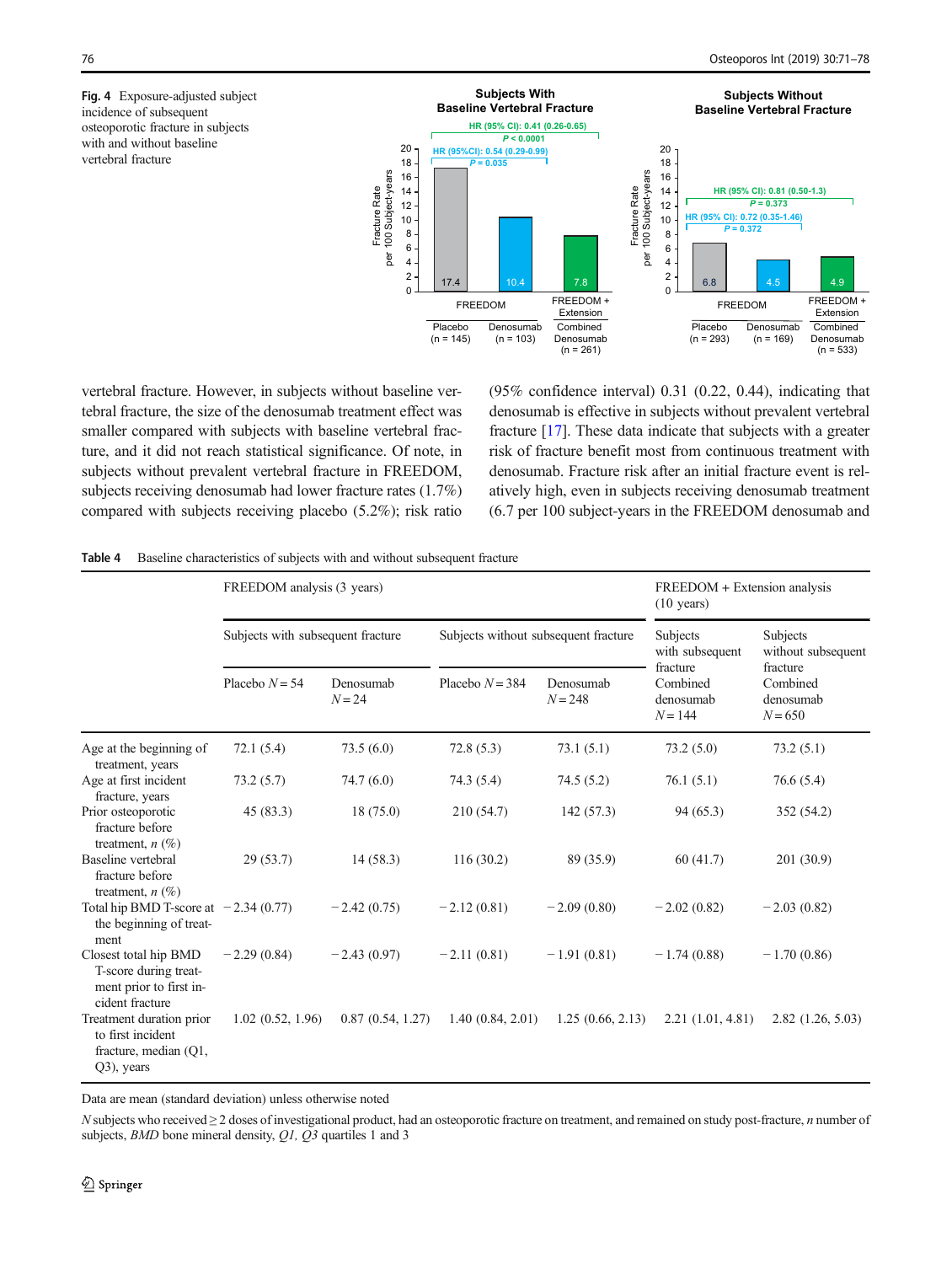<span id="page-6-0"></span>Table 5 Initial and subsequent osteoporotic fractures by fracture type

|                                                | FREEDOM analysis (3 years) |                       | FREEDOM + Extension analysis                         |  |
|------------------------------------------------|----------------------------|-----------------------|------------------------------------------------------|--|
| Fracture type                                  | Placebo<br>$N = 54$        | Denosumah<br>$N = 24$ | $(10 \text{ years})$<br>Combined denosumab $N = 144$ |  |
| Initial fracture, subsequent fracture— $n$ (%) |                            |                       |                                                      |  |
| Vertebral, vertebral                           | 17(31.5)                   | 3(12.5)               | 31 (21.5)                                            |  |
| Vertebral, nonvertebral                        | 4(7.4)                     | 4(16.7)               | 15(10.4)                                             |  |
| Nonvertebral, vertebral                        | 22(40.7)                   | 4(16.7)               | 39(27.1)                                             |  |
| Nonvertebral.<br>nonvertebral                  | 11(20.4)                   | 13 (54.2)             | 59 (41.0)                                            |  |

 $N$  number of subjects who had at least one subsequent osteoporotic fracture,  $n$  number of subjects

5.8 per 100 subject-years in the combined denosumab groups) although this risk is lower compared with the FREEDOM placebo group (10.1 per 100 subject-years). These data give assurance that, if continuous denosumab treatment is administered for up to 10 years, the subsequent fracture rate remains much lower than that observed in subjects not receiving active treatment after sustaining a fracture. Furthermore, there is evidence that discontinuation of denosumab returns subjects to their pretreatment fracture risk within a year or two [\[18](#page-7-0), [19](#page-7-0)].

A persistent question remains in the treatment of osteoporosis regarding a comprehensive definition of inadequate response to therapy and when and whether the term "treatment failure" applies to subjects receiving treatment for osteoporosis  $[9-11]$  $[9-11]$  $[9-11]$  $[9-11]$  $[9-11]$ . A subject may be considered to have an inadequate response to therapy if he or she has one fracture with decreases in BMD or two (or more) fractures. The role of bone remodeling markers and BMD measurements in combination with the number of fractures contributes to an overall assessment of the subject which the clinician should use in clinical decision making.

Determining when a treatment for osteoporosis is suboptimal or inadequate remains a challenge; therefore, an ongoing evaluation of the efficacy of treatment, including consideration of a change in therapy, should be conducted throughout the course of treatment. No treatment completely eliminates fracture risk, and a single fracture in the absence of a decrease in BMD may not necessarily indicate an inadequate response to therapy. Unfortunately, it is impossible to know unequivocally whether a treatment is optimal. Clinical judgment of the treating physician is required in order to determine optimal future therapy in a subject after an on-treatment fracture event.

In the FREEDOM study, subjects with a baseline vertebral fracture who suffered an incident fracture were at the highest risk of subsequent fracture. In this high-risk subgroup, there was an even greater reduction in on-study subsequent fracture rates in subjects continuing on, or switching to, denosumab in the Extension. This suggests that subjects at high risk for fracture are those who benefit the most from continued treatment with denosumab, likely because of their higher baseline fracture risk.

Limitations of our study include the generation of data from a post-hoc subgroup analysis. Also, the placebo group crossed over to denosumab therapy after 3 years, leaving no placebo comparator during the Extension study. Follow-up time for the placebotreated subjects was therefore limited to a maximum of 3 years, whereas follow-up time for the combined denosumab subjects could be up to 10 years. Furthermore, the number of subjects with subsequent fractures was fairly small, particularly in the FREEDOM placebo group, which limits the precision of estimates, particularly regarding vertebral vs nonvertebral fracture rates. Median post-first fracture follow-up duration was longer in subjects in the FREEDOM denosumab group (1.31 years) vs subjects in the FREEDOM placebo group (1.06 years), which changes the baseline characteristics and the length of exposure to subsequent fracture risk. Finally, 57 subjects (47 placebotreated and 10 denosumab-treated) discontinued from the study (and treatment) at the time of first fracture in FREEDOM. Most occurred at the end of FREEDOM and were not included due to lack of follow-up in the FREEDOM analysis. Baseline characteristics for these subjects were similar, both between treatment groups and between those who did not discontinue therapy after first fracture (data not shown).

Our data demonstrate that denosumab decreases the risk of subsequent fracture, and a fracture sustained while on denosumab is not necessarily indicative of inadequate response to therapy. Continuing denosumab therapy appears to be a safe and valid clinical option in postmenopausal women with osteoporosis. These data may help guide clinicians in choosing the optimal treatment for subjects who have had fractures while receiving denosumab.

Acknowledgements The authors thank James Ziobro (funded by Amgen Inc.) for providing medical writing assistance in the preparation of this manuscript.

Funding This study was funded by Amgen Inc.

#### Compliance with ethical standards

Conflicts of interest DL Kendler: Received research grants from Amgen Inc., Eli Lilly, Astellas, and AstraZeneca; consulting fees from